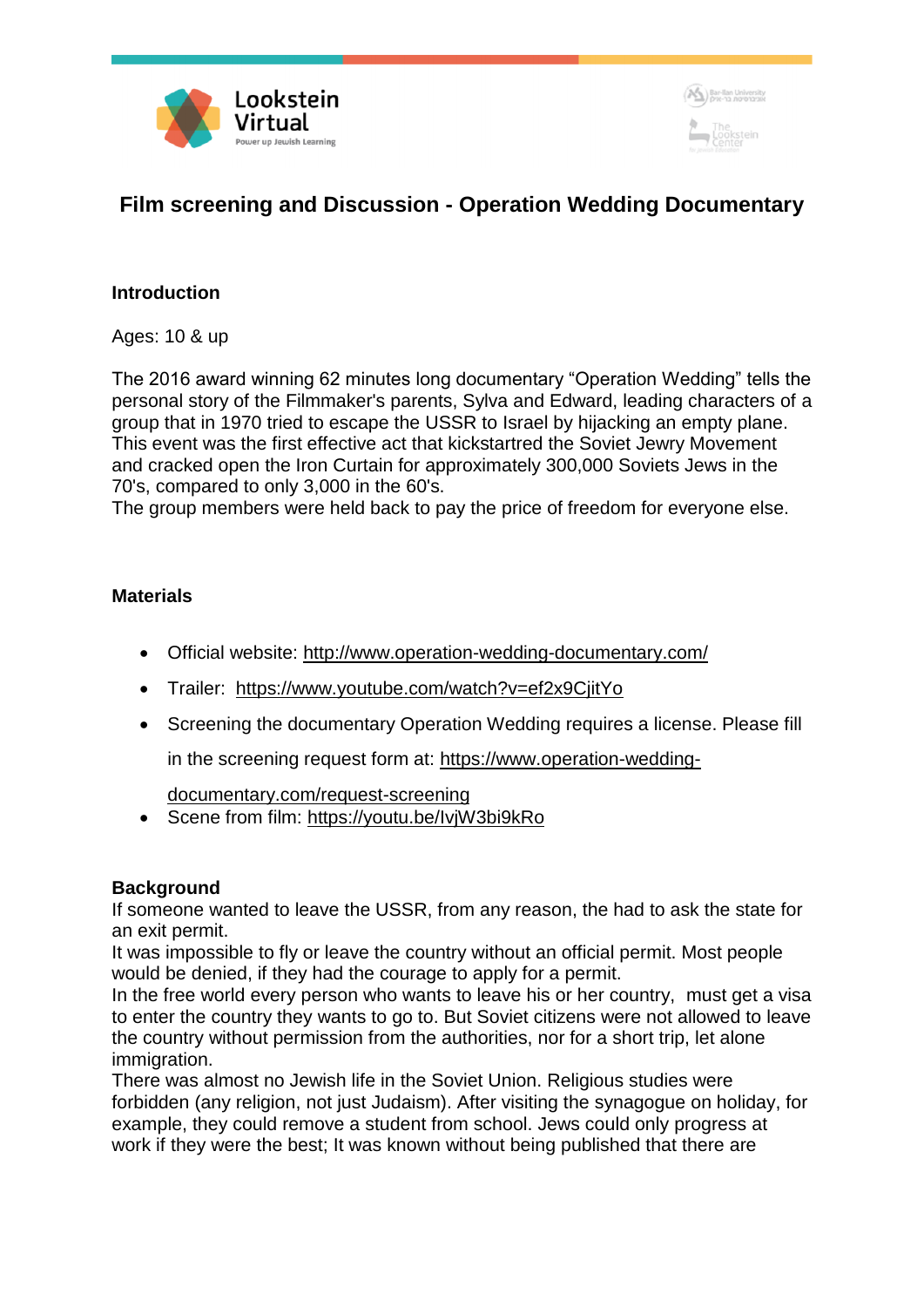



places where Jews are not accepted for study or work. Only a few Jews received permits to immigrate to Israel.

Most people were refused for various and different reasons – thus became "Refuseniks". As soon as a person submited the application, they were fired from thier jobs or removed from school. Even if you started to associate with other Refuseniks, take part in an underground Jewish movement, you would be arrested and sentenced to all kinds of accusations, such as "espionage" or "homeland betrayal" and sent to a labor camp – a type of prison where everyone had to work hard physically, sub Conditions.

There was a Jewish Zionist underground in the USSR who secretly learned Hebrew,

listened to Israeli or American radio, celebrated Jewish holidays.

In the free world, they did not really know the situation in the USSR, because the

leaders would declare that everyone is free to leave, but simply do not want to.

There were a number of instances that aroused public opinion.

The event that was considered a major turnaround in the departure of Jews from the

USSR happened in the late 1970s thanks to a group of young Jews who decided to

do a daring act – to hijack an empty plane and flee.

The idea was of a Jewish pilot who wanted to escape. The members of the group bought all the tickets for a flight inside the USSR, claiming they were flying to a local wedding, and the plan was to change the flight route in the air. The code name for the operation was "Wedding."

This event affected all Jews in the Soviet Union.

The daughter of the group's leaders, Anat Zalmanson-Koznitsov, directed a "Operation Wedding" film that reveals her parents' personal story.

### **Film Synopsis**

Leningrad, 1970. A group of young Soviet Jews who were denied exit visas, plots to "hijack" an empty plane and escape the USSR. It started as a fantasy, Operation Wedding, as outrageous as it was simple: Under the disguise of a trip to a local family wedding, the hijackers would buy every ticket on a small 12-seater plane, so there would be no passengers but them, no innocents in harm's way. The group's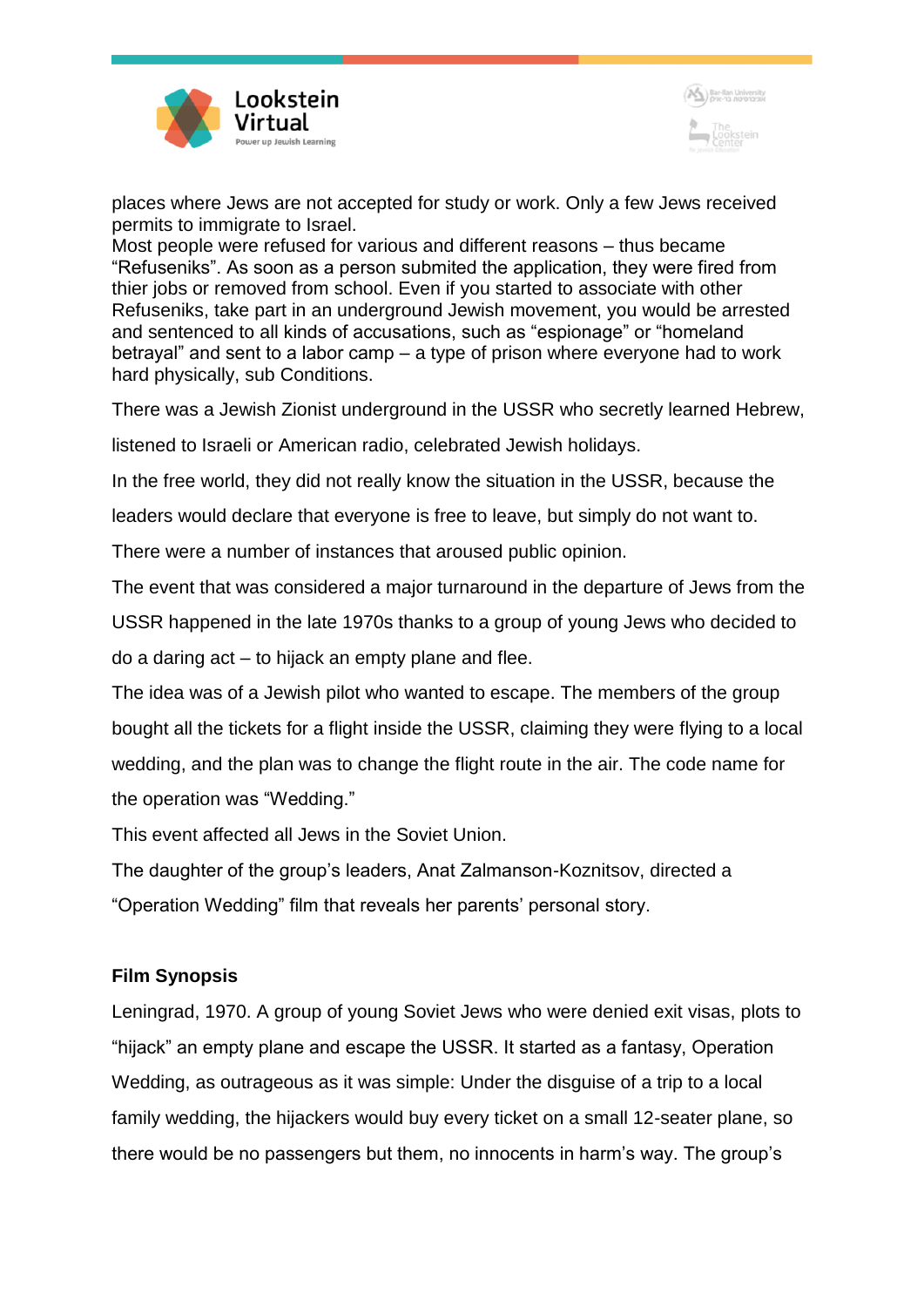



pilot would take over the controls and fly the 16 runaways into the sky, over the Soviet border, on to Sweden, bound for Israel. Caught by the KGB a few steps before boarding, they were sentenced to years in the gulag and two were sentenced to death; they never got on a plane.

While the Soviet press writes "the criminals received their punishment", tens of thousands of people in the free world demand "Let My People Go!" and as the Iron Curtain opens a crack for 300,000 Soviets Jews wanting to flee, the group members are held back to pay the price of freedom for everyone else. 45 years later, filmmaker Anat Zalmanson-Kuznetsov reveals the compelling story of her parents, leading characters of the group, "heroes" in the West but "terrorists" in Russia, even today.

## **Procedure**

Below are multi suggestions for discussion points throughout the film. It is suggested that you pick a few main points to discuss during the viewing, and continue a conversation including other remaining points after viewing the film.

**00:10:03: "**Sylva Zalmanson: People who fight against an unjust regime, for freedom, must be prepared to pay a heavy price."

**Discuss:** Would you be willing to give up your freedom or even your life in order to make a difference? Whom else can you remember in history that made the world a better place but he/she himself had to suffer for it?

**00:10:56: "**Sylva: We knew for a fact that we'd be going to jail."

**Discuss:** The group knew that they will be arrested but they still follow through with their plan. Would you have done this if you knew you would be arrested?

**00:13:01:** KGB General "If someone learns that you listen to the foreign broadcasts regularly, they would report to the KGB, and the KGB would start investigating. 'Maybe he's getting some intelligence instructions "from the West or something?'" **Discuss:** People were arrested for spying simply because they listened to foreign radio, or learned other languages. Why do you think the Soviets were so worried about their citizens listening to news or being exposed to cultures from other countries?

**00:13:08:** "KGB Deputy: What if they were planning an attack like 9/11?"